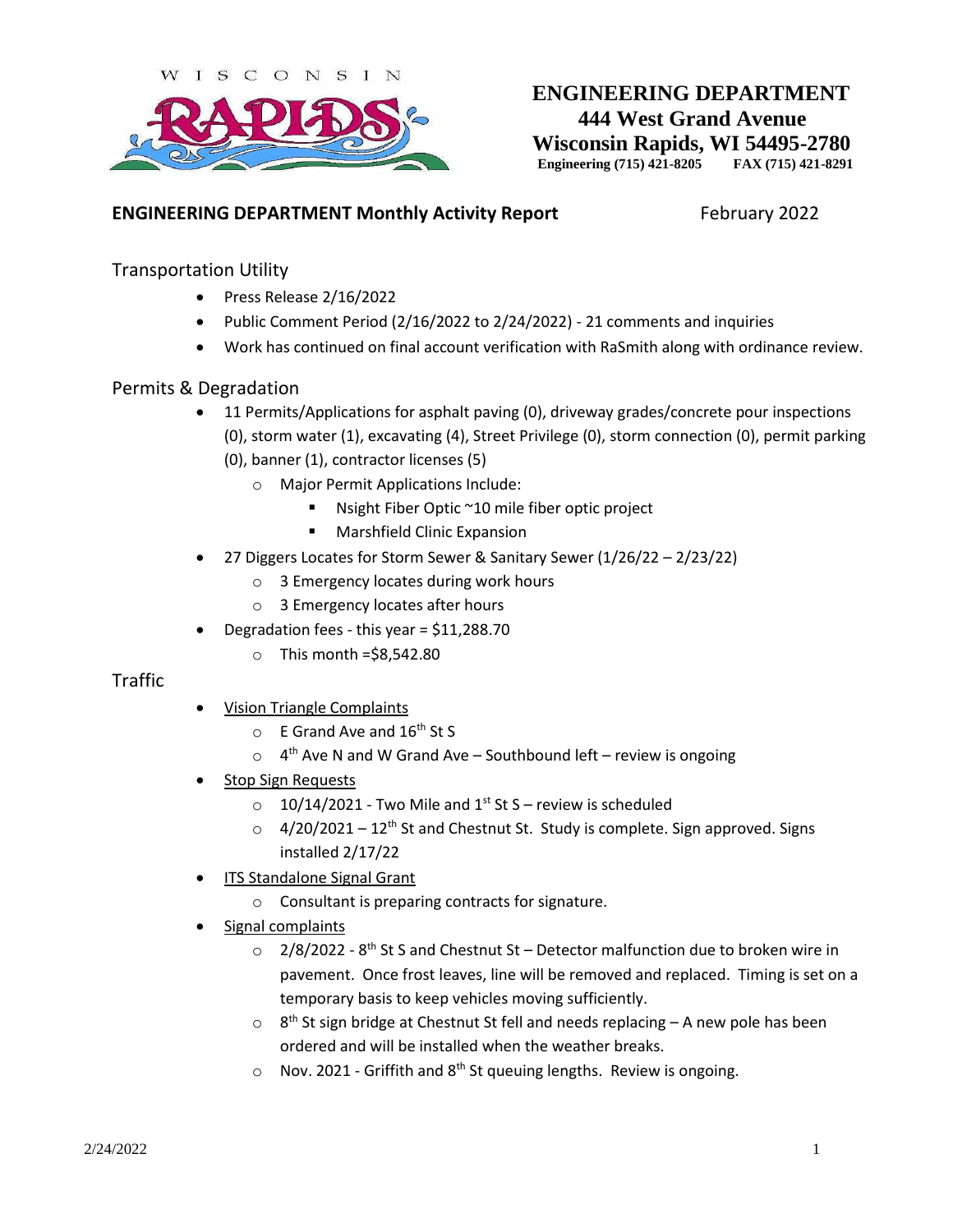

# **ENGINEERING DEPARTMENT 444 West Grand Avenue Wisconsin Rapids, WI 54495-2780**

**Engineering (715) 421-8205 FAX (715) 421-8291**

Project Designs/Construction underway:

# 2021 Projects

**•** RECC Rail Spur – Construction is substantially complete as of January  $8<sup>th</sup>$ , 2022. A final walkthru occurred January 31<sup>st</sup>. Subsequent punch list and close-out items have been ongoing.

### Maintenance Projects

- Sidewalk Concrete Cutting (Safe Step) –RFP documents are prepared and will go out in February
- Sidewalk and Curb & Gutter Maintenance RFP documents are prepared and will go out in February

### 2022 Reconstruction Projects

- Design for 2022 Projects
	- o Fremont St  $13<sup>th</sup>$  to  $14<sup>th</sup>$  Ave design 100% complete
	- o W Jackson St Expressway to Jackson St Bridge 100% complete
	- $\circ$  $9<sup>th</sup>$  Ave N (8<sup>th</sup> Ave N to Fremont St) – 100% complete
	- o Smith St (Railroad to Riverview Dr) 100% complete
	- o Cherry St (Riverview Dr to  $1<sup>st</sup>$  St N) 100% complete
	- o Fremont St 7<sup>th</sup> to 10<sup>th</sup> Ave design is 99% complete
	- o Rosecrans St (9th Ave N to east dead end) –90% complete
- Construction for 2022 Projects
	- $\circ$  DOA/Lyon Park Levee The City is still awaiting confirmation from the DNR to issue a flood plain permit for this project. An application was made in early February for an Army Corp of Engineers and DNR Chapter 30 – waterway permit for riprap installation.
	- o Temporary Easement documents have been created for all projects.
	- o Letters are being mailed out 2/24/22 for Smith St and Cherry St residents with project details, easement documents and a preconstruction walk-thru date of 4/6/22.
	- $\circ$  W Jackson St and 9<sup>th</sup> Ave N will require hiring a hazardous material consultant, per the DNR, to be on call during excavations on these projects. A request for proposal has been mailed out to firms with a due date of March 25<sup>th</sup>.
- 2022 Contracts
	- o Sewer Lining Contract (contract awarded to Visu Sewer) All documentation was prepared and signed. A preconstruction meeting is scheduled the first week of March.
	- o Crushing Contract 100% (Bid Opening 2/24/2022)
	- o Asphalt Contract 100% (Bid Opening scheduled 3/1/2022)
	- o Concrete Contract 100% (Bid Opening scheduled 3/14/2022)